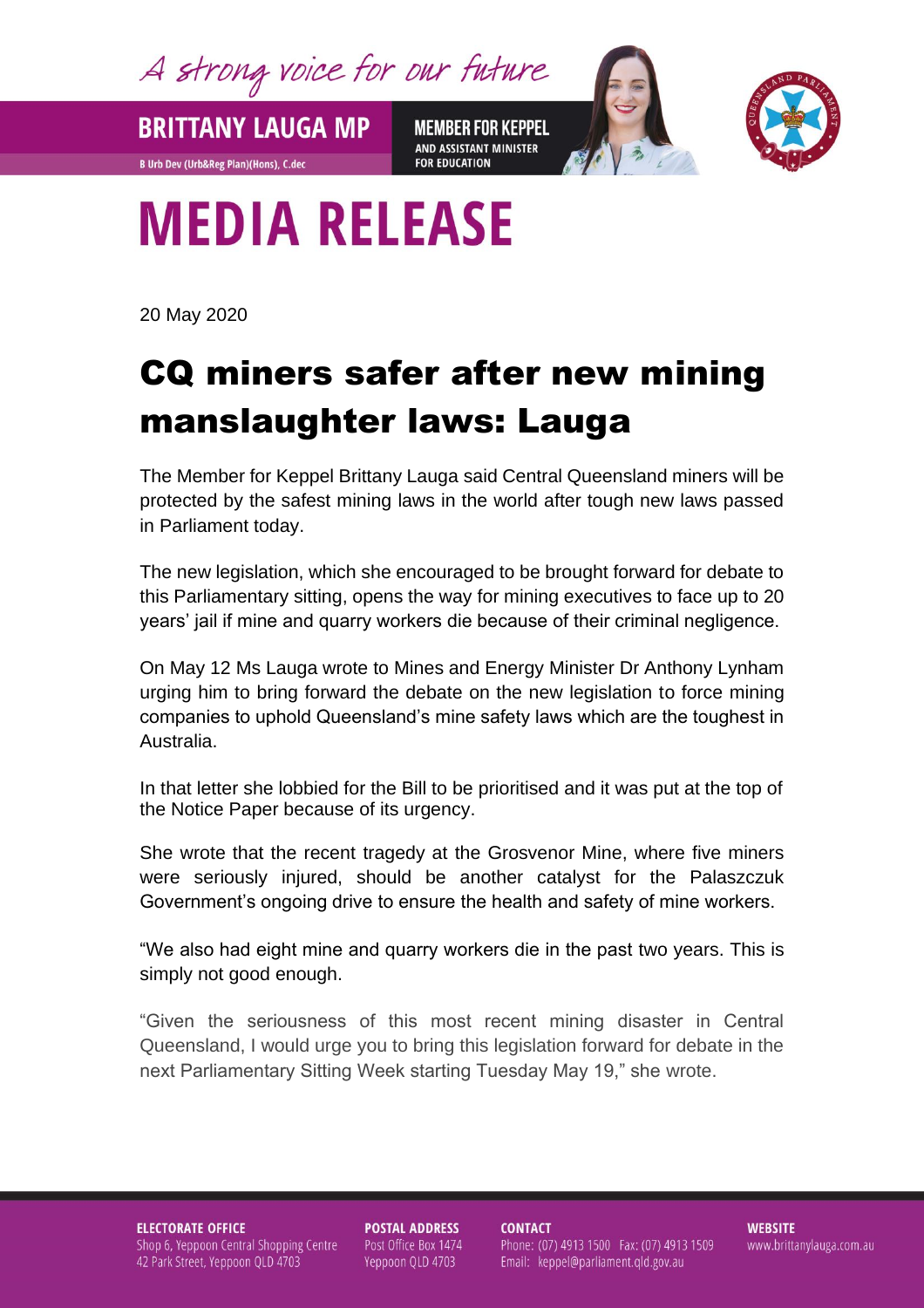Ms Lauga said the passing of the new legislation today sends the clear message to employers and senior officers that the safety and health of their workers is paramount.

"Safety on a mine site is everybody's responsibility.

"I'm committed to working to ensure that the health and safety of workers is the number one priority for the mining sector."

The new laws also require people in critical statutory safety roles in coal mines to be mine operator employees – not contract workers.

The new laws complement a suite of sweeping mine safety and health reforms under the Palaszczuk Government, the most substantial suite of reforms in 20 years. They include:

- increased maximum penalties for offences to \$4 million and powers for the regulator to issue fines without going to court.
- statewide safety reset sessions for mine and quarry workers to refocus on health and safety
- better detection and prevention of black lung, and an improved safety net for affected workers.
- \$2.2 million for a mobile screening service to support the early detection and prevention of mine dust lung diseases
- \$35 million to deliver reforms to improve the safety and health of our mine workers
- a commitment to tighter controls on mine dust levels
- establishment of an independent resources health and safety authority from 1 July.